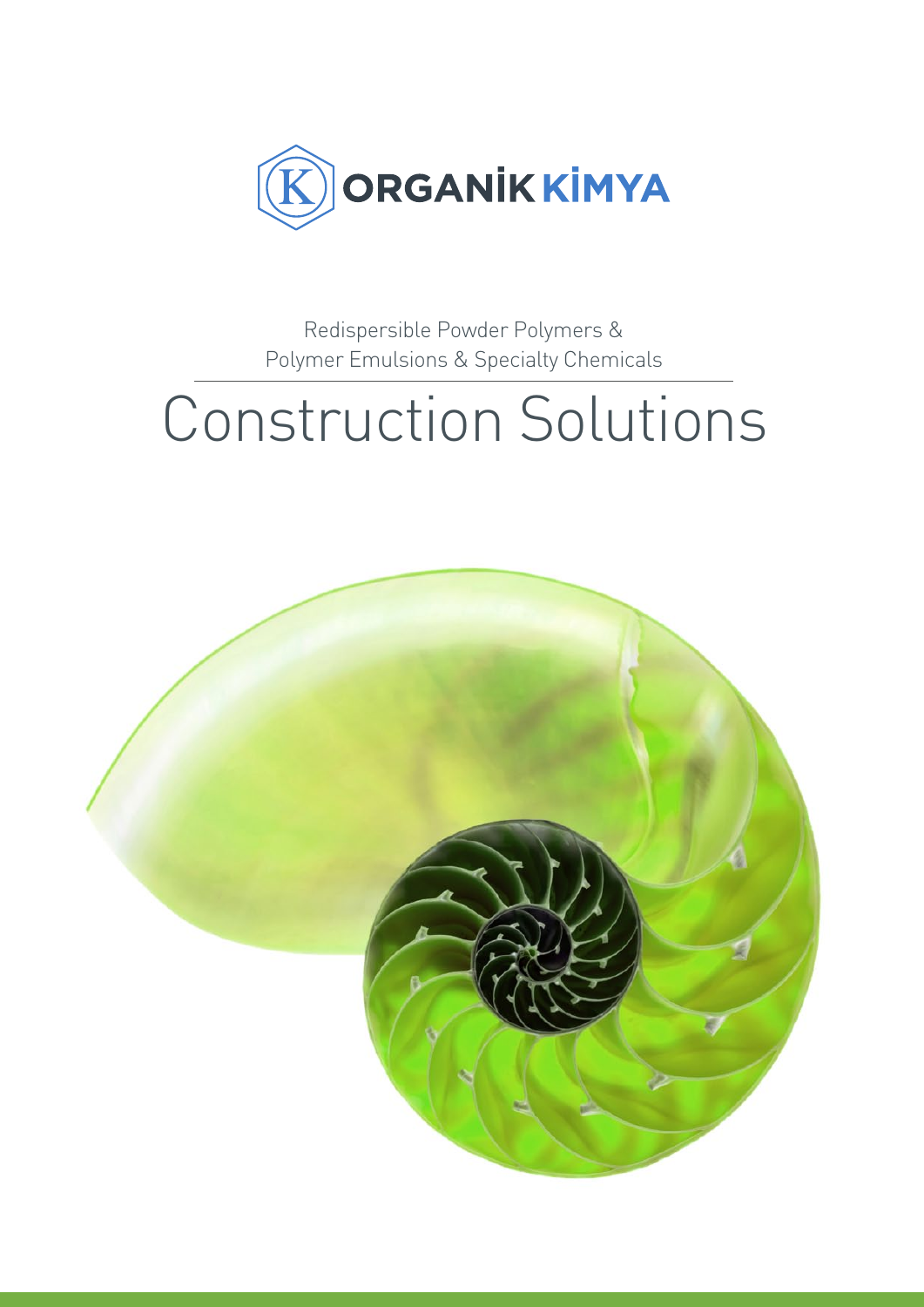|                             | <b>Monomer</b><br>Composition | Solid<br>Content $(\% \pm 1)$ | pH          | <b>Viscosity</b><br>(mPa.s, max) | MFFT (°C) | Tg('C) |                     | Water<br>Resistance | <b>Adhesion</b> |  |
|-----------------------------|-------------------------------|-------------------------------|-------------|----------------------------------|-----------|--------|---------------------|---------------------|-----------------|--|
| Orgal® Betoprime S4         | S/AC                          | 50                            | $7.5 - 9.0$ | 9500                             |           |        | Orgal® Betoprime S4 | Excellent           | Excellent       |  |
| Orgal® Multiflex S5         | S/AC                          | 50                            | $7.0 - 8.0$ | 1000                             |           |        | Orgal® Multiflex S5 | Excellent           | Excellent       |  |
| Orgal <sup>®</sup> PST 50 A | S/AC                          | 50                            | $7.5 - 9.0$ | 11000                            | 20        | 20     | Orgal® PST 50 A     | High                | High            |  |
| Orgal <sup>®</sup> PR 056   | S/AC                          | 50                            | $8.0 - 9.0$ | 3000                             |           |        | Orgal® PR 056       | High                | High            |  |

### **Smooth Surface Contact Primers** | Polymer Emulsions

### **Dispersants & Thickeners**

|                            | <b>Chemical</b><br><b>Total Solids</b> |       |              | <b>Viscosity</b> |                           |                                   |
|----------------------------|----------------------------------------|-------|--------------|------------------|---------------------------|-----------------------------------|
|                            | <b>Composition</b>                     | (%±1) | pH           | (mPa.s max)      |                           | <b>Applications</b>               |
| Dispersant DMA 40          | Sodium Polycarboxylate                 | 40    | $5.0 - 6.0$  | 2,000            | Dispersant DMA 40         | Low foaming polymeric dispersing  |
| Dispersant K 850           | Sodium Polycarboxylate                 | 30    | $9.0 - 10.5$ | 350              | Dispersant K 850          | Polymeric dispersing agent        |
| Dispersant ASP 40          | Ammonium Polycarboxylate               | 40    | $6.5 - 7.5$  | 400              | Dispersant ASP 40         | Low foaming polymeric dispersing  |
| Orgal <sup>®</sup> M $340$ | ASE                                    | 30    | $2.0 - 4.0$  | n/a              | $O$ rgal® M 340           | General purpose acrylic thickener |
| Orgal <sup>®</sup> M 420   | ASE                                    | 28    | $2.0 - 4.0$  | n/a              | Orgal <sup>®</sup> M 420  | General purpose acrylic thickener |
| Orgal <sup>®</sup> HT 465  | <b>HASE</b>                            | 30    | $2.0 - 4.0$  | n/a              | Orgal <sup>®</sup> HT 465 | General purpose hydrophobically   |
|                            |                                        |       |              |                  |                           |                                   |



### g agent

g agent

with pseudoplastic profile

r with pseudoplastic profile

modified acrylic thickener with pseudoplastic profile